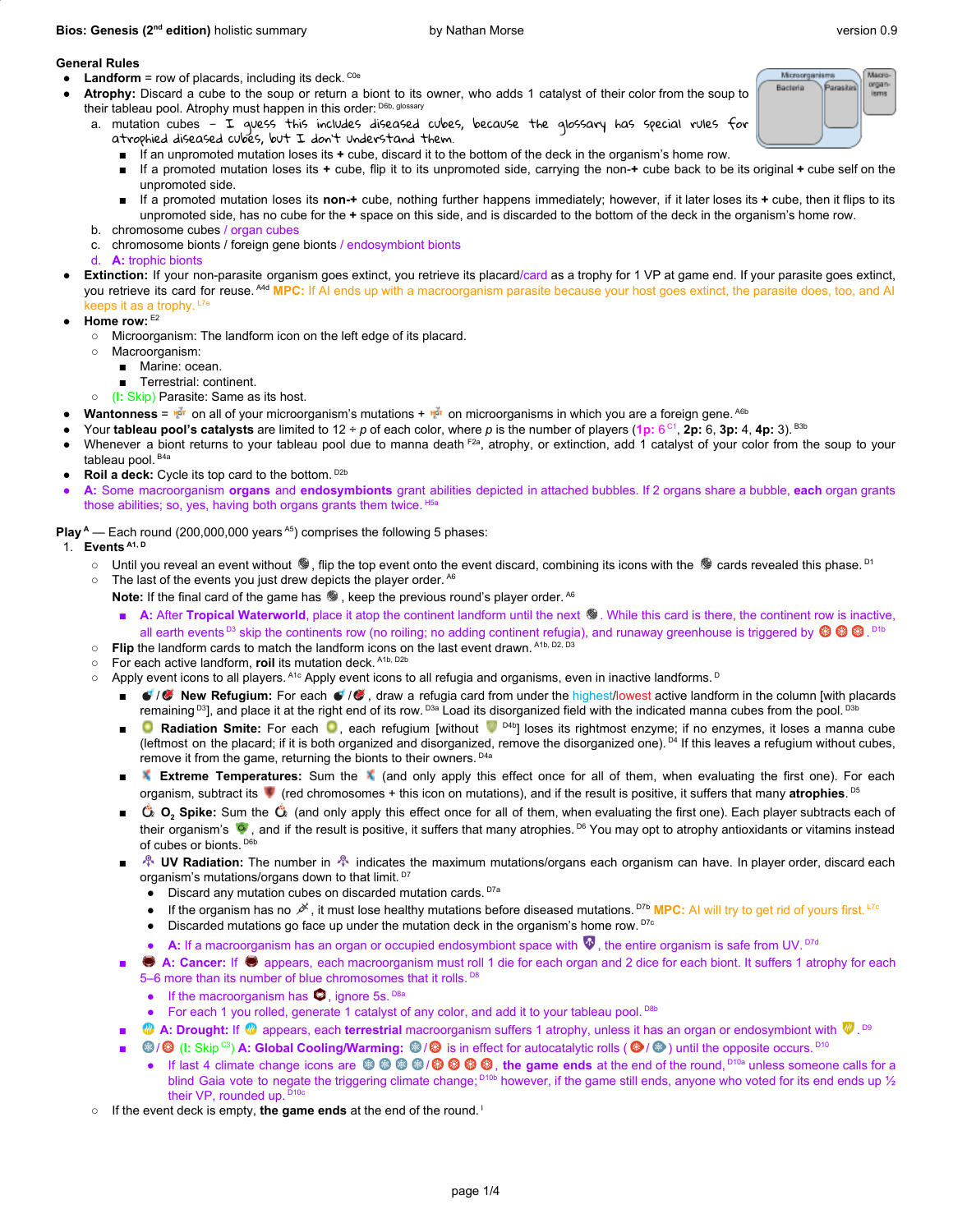### **Bios: Genesis (2<sup>nd</sup> edition)** holistic summary by Nathan Morse version 0.9

- 2. Assign each biont & catalyst<sup>A2, E</sup> in player order<sup>A6</sup> (most wanton player can be first player for the phase<sup>A2</sup>) 1× around; may pass. <sup>A6d</sup> **Note:** Each biont can be used only once this phase, either *assigned*, used to *supplant*, or *moved*. E
	- Assign bionts (domes) and catalysts (discs) to refugia, respecting Entropy limits E<sup>2a</sup>. A<sup>2a, E1</sup> 1p: AI always tries to attach a random side of its parasite card to the host that will maximize its diseased cubes, but it cannot become a hyperparasite. <sup>C1b</sup>
		- Place one or more of your bionts (unassigned or disorganized from a refugium in an active <sup>D2a</sup> row, or [if either one of your organisms or a foreign gene has  $\frac{1}{2}$  from an organism; however, if this leaves a microorganism with no bionts, it goes extinct E<sup>1a</sup>) either into the organized field of a refugium in either an active row or a row where you have another biont, **or** into your pool. E1b Note: If you removed the last biont from a microorganism, the microorganism goes extinct. E<sup>1.a</sup>
			- **•** If any of your bionts are in organisms that have mutations with  $\ddot{*}$ , you may assign anywhere. <sup>E2d</sup>
			- Your Entropy Limit is the number of green chromosomes/organs in 1 organism in which you have a biont (even as a parasite), or 1, whichever is greater. E2a If you are at or beyond your entropy limit, you cannot assign more bionts; however, you don't have to remove any. E2a·
			- Deep Hot Biosphere ( $\blacktriangledown$ :  $\heartsuit$ ): For each biont you place here, spend a catalyst of any color. <sup>E2c</sup>
		- Place one or more of your catalysts (from your tableau pool E<sup>1c</sup>) in the leftmost unoccupied enzyme slots of a refugium. E<sup>1</sup>
	- (I: Skip <sup>C3</sup>) **Attach or supplant a [MPC:** non-macroorganism <sup>L2b</sup>] **parasite** and assign a biont to it. <sup>A2b</sup>
		- Choose one of the following as a host for your parasite card (the host must have ≥1 cube the parasite can steal as a diseased cube <sup>E3b</sup>):
			- As a parasite on an organism in an opponent's tableau, which is in either an active row or a row where you have a biont (either in a refugium or in an organism with that row as its home row). If the host already has a [MPC: non-macroorganism [2b] parasite, supplant<sup>E4</sup> that parasite.<sup>E3b</sup>
			- As a hyperparasite on a parasite in any tableau. E3, E<sup>3d</sup> If the host already has a [MPC: non-macroorganism [2b] hyperparasite, supplant<sup>E4</sup> that hyperparasite.<sup>E4b</sup>
		- Place 1–2 of your bionts (unassigned or disorganized from a refugium in an active <sup>D2a</sup> row, or [if either one of your organisms or a foreign gene has ﷺ I from an organism; however, if this leaves a microorganism with no bionts, it goes extinct <sup>E1a</sup>) on the card. <sup>E3</sup>
		- Steal 1–2 cubes from 1–2 of the host's mutations, which neither demotes nor removes those mutations, nor does it alter their effects. <sup>E3c</sup>
		- A: If the host is a macroorganism, steal organ cubes as diseased cubes, which disables abilities granted by its "bubble". <sup>E3e</sup>
		- Even if the parasite loses all of its diseased cubes, it does not detach. It only detaches if it is supplanted <sup>E4</sup> or goes extinct. <sup>E3c•</sup>
		- If its host goes extinct, the parasite goes extinct <sup>E3h</sup> MPC: …unless the parasite is a macroorganism, in which case the parasite ceases to be a parasite: L4a
			- The host loses its mutations and cubes, then move the placard underneath the macroorganism card.
			- Send the parasite card back to its owner.
			- Send the repurposed placard to the former parasite's owner. L4a
		- **MPC:** If your macroorganism parasite goes extinct, it merely reverts to its microorganism state, and you take 1 catalyst of your color from the soup. You can fill its diseased cube spaces from the macroorganism's organs, and its biont spaces from the macroorganism's endosymbionts. If the microorganism parasite ever has 0 bionts of its color, it immediately goes extinct. <sup>L4b</sup>
		- If the parasite has any kind of Pollution! La SPIKE, it makes an immediate **oxygen spike attack** against all other organisms in its row.<sup>H1d</sup> Count the recipient's green chromosomes. Each player subtracts each of their organism's  $\bullet$ , and if the result is positive, it suffers that many atrophies. <sup>D6</sup> You may opt to atrophy antioxidants or vitamins instead of cubes or bionts. <sup>D6b</sup>
		- No matter where your parasite is, as long as you have ≥1 biont on it, it is yours, under your control. <sup>E3g</sup>
		- **Supplant:** If, by stealing 1–2 cubes from the incumbent parasite and/or mutations or organs of the host organism, your parasite would have more diseased cubes than the incumbent does (which is simply impossible if the incumbent has the maximum of 2), then you may supplant the incumbent.  $E_4$ 
			- 1. Return the supplanted incumbent's remaining diseased cubes to the host organism. It keeps its mutations and any hyperparasite. <sup>E4</sup>
			- 2. The supplanted parasite immediately either attaches/supplants or goes extinct. It can only attach/supplant in either an active row or a row where you have a biont (either in a refugium or in an organism with that row as its home row). <sup>E4</sup>
	- **Assign ≥1 catalysts** as antioxidants (● E<sup>5a</sup>) or vitamins (● E<sup>5b</sup>) directly to your organism's placard; <sup>A2c, E5</sup> however, parasites (A: and terrestrial macroorganisms E5d) can receive neither. E5c
	- **Move any of your bionts**, which this phase has neither been assigned nor used to supplant, <sup>E6e</sup> from one microorganism to another microorganism using horizontal gene transfer, if any microorganisms that are either yours or that contain you as a foreign gene have . Martich and the state of the tead, E6
		- You may move 1 biont per  $\frac{M_{\text{max}}}{N}$ , from a microorganism to either a refugium or another microorganism, in either an active row or a row where you have a biont (either in a refugium or in an organism with that row as its home row) — including the organism from which it is moving — or to your tableau pool. E6
		- If you try to move it into a more wanton opponent's organism, that opponent can block the move, requiring you to spend this move on one of the other options listed above, which could be moving back to the organism from which it came. <sup>E6a</sup>
		- You are allowed to make your microorganism extinct by moving your last biont from it. <sup>E6b</sup>
			- If you remove your last biont, but foreign genes remain, one of those players (your choice) gains control of it; move it to their tableau (unless it's a parasite). E6c
			- $\bullet$  If someone else gets control of your parasite this way, you regain control if either it goes extinct or you get a biont in it again. <sup>E6c</sup>
		- You cannot use HGT on macroorganisms. Period. E6d
- 3. **Autocatalytic Roll<sup>A3, F</sup> in refugia order (English reading order <sup>F0a</sup>)<sup>A3, F0</sup>** 
	- For each refugium with bionts, F see who has the highest total of manna (bionts/cubes F1a) and enzymes of their color, ties broken by the color hierarchy on the refugium (furthest left wins). These instructions are for you: F4
		- i. Make an autocatalytic roll (1 die per organized cube + 2 dice per organized biont <sup>A0b</sup>), <sup>A3</sup> even if it's inactive. <sup>F0d</sup>
		- ii. If your biont is on an uncontested refugium of your color, you may reroll **all** of the dice **once**. F0c
		- iii. For each die matching a life die for the current climate ( S  $\bullet$  C  $\bullet$  [I: always  $\bullet$  <sup>c3</sup>]), move 1 manna (biont/cube <sup>F1a</sup>) of your choice there from disorganized to organized. A3a, F1
		- iv. For each die matching death dice not covered by a disc during the die roll, apply all effects of matching death dice: A3b, F2, F2d
			- 1. <sup>@go</sup>: Either disorganize a cube and and take a same-color catalyst from the soup, or return a biont to its owner's tableau pool, <sup>F2a</sup> then add 1 catalyst of the same color from the soup to their tableau pool. <sup>F2b</sup> Each 2 catalysts you cannot take because of your catalyst tableau pool limit (1p: 6 <sup>c1</sup>, 2p: 6, 3p: 4, 4p: 3), you may replace with any color of catalyst, provided you still don't exceed your limit. F2b
			- 2.  $\mathbb{B}$  : Discard the rightmost enzyme to the soup.  $F^{2c}$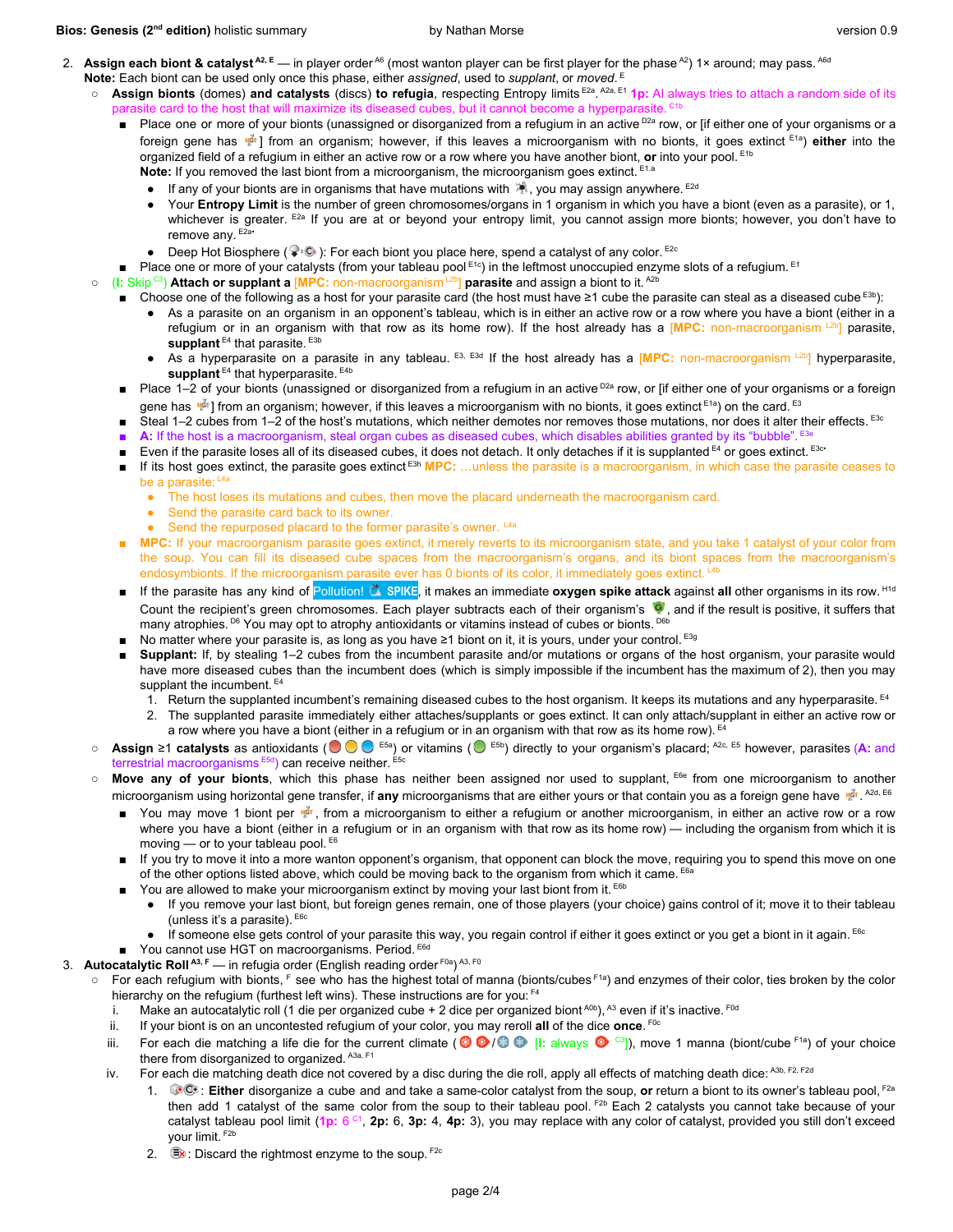### **Bios: Genesis (2<sup>nd</sup> edition)** holistic summary by Nathan Morse version 0.9

mutation<sub>color</sub>

- v. If your roll included any doubles, and you still have a biont here, you may take and flip the refugium to become a microorganism. A3c, F3 If your roll included any doubles, and you no longer have any bionts here, pick someone who does, who may take the microorganism. <sup>F4e</sup>
	- I: Return other players' bionts to them. For each biont they get back, they take a same-color catalyst from the soup.<sup>c3</sup> ● Put all organized manna (bionts/cubes F<sup>1a</sup>) in the chromosome fields as chromosomes. F<sup>3a</sup> Other players' bionts therein are called **foreign genes**. F4d
	- Discard all enzymes and disorganized manna to the soup. F3a, F3b
- 4. **Darwin Roll** <sup>A4, G</sup> in player order <sup>A6</sup> (most wanton player can be first player for the phase <sup>A4</sup>)
	- $\circ$  For each of your microorganisms (bacteria/parasites), in whatever order you like.  $^{AA}$ ,  $^{G}$ 
		- i. Make a Darwin roll (1 die per cube + 2 dice per biont). A host never includes its parasite or the parasite's diseased cubes in the host's roll. <sup>G0a</sup>
		- ii. You may reroll **once** a number of dice up to the number of yellow chromosomes it has. <sup>A4a, G1</sup> 1p: AI will only reroll errors. <sup>Cte</sup>
		- iii. For each triple you rolled, add 1 catalyst, of the color indicated in the lower-right corner of the placard (for a microorganism) / the color of your parasite card (for a parasite), to your tableau pool. <sup>G2, G2a</sup>
		- iv. For each 1 you rolled, add 1 catalyst, of the color indicated in Metabolism Chromosomes (Phase 4) on the placard (for a microorganism) / the color of your parasite card (for a parasite), **per red chromosome** it has to your tableau pool. G2, G2a
		- v. **Errors:** Each 6 you rolled is an error. If it does not have  $\blacksquare$ , each 5 you rolled is also an error. <sup>G3</sup>
			- **M:** Instead, each 6 you roll is an error if it does not have  $\bullet$  (and 5 is never an error). <sup> $CA$ </sup>
		- vi. CC: You may discard 1 error die to purchase <sup>H1</sup> or promote <sup>H2</sup> 1 mutation. <sup>G4</sup> (If it has <sup>46</sup>), you may discard 2 to for 2, instead. <sup>G4a</sup>)
		- vii. For each error beyond the number of blue chromosomes it has, it suffers 1 **atrophy**. <sup>G3</sup>
			- Atrophies (token losses) & Extinctions. A4c, A4d
- 5. (CC: Skip) Purchase <sup>A5, H</sup> in player order <sup>A6</sup> (most wanton player can be first player for the phase <sup>A5</sup>); exception: parasite purchases right after its host; <sup>A5</sup> may pass. <sup>A6d</sup> C: The AI of your color goes right after you. <sup>C2a</sup>
	- For each of your bionts in an organism, you may spend 1 catalyst <sup>H0a</sup> to make 1 purchase (a new mutation<sup> H1</sup>, mutation promotion <sup>H2</sup>, marine macroorganism <sup>нз</sup>, red queen <sup>н4</sup>, or organ <sup>н5</sup>) <sup>A5b</sup> for that organism (if the organism has \$, you may make 2 sequential purchases, instead <sup>ное</sup>). A5a **1p:** For AI bionts that are foreign genes or endosymbionts in your organisms, **you** may use them to make purchases; otherwise, the AI does: C1b [**MPC:** It evolves into a **marine macroorganism** if it can; if not, buys an **organ** if it can; L7a if not, it will **red queen** to fill its organ slots; <sup>L7b</sup> if not, it will try to become a **terrestrial macroorganism**; <sup>L7d</sup> if not] It **promotes a mutation** if it can; if not, **buys a mutation**. <sup>C1d</sup>
	- H0e, which agrees with A5e, but has some conflict with B3a's note and H0g. "Should say must."
	- H0f
	- H0g, which agrees with B3a's note, but disagrees with A5e and H0e. "Should say must."
	- The catalysts spent come from the organism's pool, such that parasites **must** spend from their host's tableau pool. <sup>A5e</sup>
	- $\circ$  If it has  $\bullet$ , you can use any color of catalyst. Hod
	- Otherwise, the color of the catalyst is determined by what you buy (you may spend any identical pair of catalysts, instead): A5d, H0a **req. color**
	- Buy a **microorganism mutation**<sup>H1</sup>
		- (I: Skip<sup>c3a</sup>) **1p:** AI randomly chooses a mutation it can afford to buy.<sup>c1d</sup>
		- For each <sup>■</sup> the recipient has, you may roil a mutation deck in either an active row or the recipient organism's home row. <sup>H1a</sup> 1p: AI will do this to a random deck from which it cannot buy. C1f
		- Without peeking at its back, take the topmost mutation card from either an active row or the recipient organism's home row. <sup>H1</sup>
		- Place the mutation in a row beside its recipient. For a parasite, to the left, for a bacterium, to the right. <sup>H1</sup>
		- Add a **mutation cube** on the + cube space of the mutation, matching the color of the space. <sup>H1b</sup>
		- All of the mutation's abilities are immediately in effect, except  $\bullet$ , which kicks in next round. <sup>Hic</sup>
		- If the mutation has any kind of Pollution! **SPIKE**, it makes an immediate **oxygen spike attack** against **all** other organisms in its row. <sup>H1d</sup> Count the recipient's green chromosomes. Each player subtracts each of their organism's  $\bullet$ , and if the result is positive, it suffers that many atrophies. <sup>D6</sup> You may opt to atrophy antioxidants or vitamins instead of cubes or bionts. <sup>D6b</sup>
		- **Promote a microorganism mutation**<sup>H2</sup> [unpromoted] **mutation color**
			- (I: Skip<sup>c3a</sup>) **1p:** AI randomly chooses a mutation it can afford to upgrade. <sup>C1d</sup>
			- Flip the mutation to its promoted side, carrying the mutation cube over to this side.  $^{12}$
			- Add a **mutation cube** on the **+** cube space of the promoted mutation, matching the color of the space. <sup>H2a</sup>
			- $\bullet$  The unpromoted mutations abilities immediately lose effect.  $^{H2b}$
			- All of the mutation's abilities are immediately in effect, except  $\bullet$ , which kicks in next round.  $H2cr$
			- If the promoted mutation has any kind of Pollution! **SPIKE**, it makes an immediate **oxygen spike attack** against **all** other organisms in its row. <sup>H1d</sup> Count the recipient's green chromosomes. Each player subtracts each of their organism's  $\bullet$ , and if the result is positive, it suffers that many atrophies. <sup>D6</sup> You may opt to atrophy antioxidants or vitamins instead of cubes or bionts. <sup>D6b</sup>
		- **A:** Evolve a bacterium (MPC: or parasite, <sup>L1</sup> but not hyperparasite <sup>L1b</sup>) into a marine macroorganism <sup>H3</sup> **any** 
			- The bacterium plus its mutations (but not its parasites) must contain the cubes indicated in the "barcode" along the left edge of the macroorganism you select. **Spend those cubes**, which are now represented by the **system chromosomes** barcode. H3a The system chromosomes still serve the chromosomal roles depicted on the bacterium placard. H3c•
			- Take any available **macroorganism card** and place it atop the bacterium placard. <sup>H3</sup>
			- Move the leftover cubes onto the **organ spaces** on the macroorganism, then discard the remainder of the cubes. <sup>H3b</sup>
			- MPC: If this is a parasite, discard any host mutations that lost all of their cubes as diseased cubes (now discarded). <sup>L1</sup>
			- If all of the macroorganism's organ spaces are filled (counting its parasite's diseased cubes as if they filled organ spaces <sup>H5e</sup> and macroorganism symbiotes may count each other's; however, if only one becomes terrestrial, the other becomes extinct, regressing to a microorganism L5e ), it immediately becomes a **terrestrial macroorganism** (**MPC:** if it has a macroorganism parasite, do the same for it after its host; <sup>L5a</sup> however, if one of the symbiotes is a terrestrial macroorganism already, others cannot count symbiotes' organs L5f): H3b Discard all of its organ cubes, antioxidants ( $\bigcirc \bigcirc \bigcirc$  E5a), and vitamins ( $\bigcirc$  E5b) to the soup, then flip it over. Carry the trophic level biont and endosymbionts over to this side. <sup>H5d</sup> Discard its parasite's cubes. <sup>H5e</sup>
			- Put the organism owner's biont in the lowest *trophic* level of CHP that no macroorganism in this row has claimed. If all 3 were already claimed, set it beside CHP. <sup>H3c</sup> This biont still serves the chromosomal roles depicted on the bacterium placard. <sup>H3c•</sup>
			- Move the other bionts from the bacterium and its possible parasite (including foreign genes) onto the **endosymbiont spaces** on the macroorganism, then return the remainder to their owners, and for each biont returned, add 1 catalyst of the same color from the soup to their tableau pool. F2b, H3d